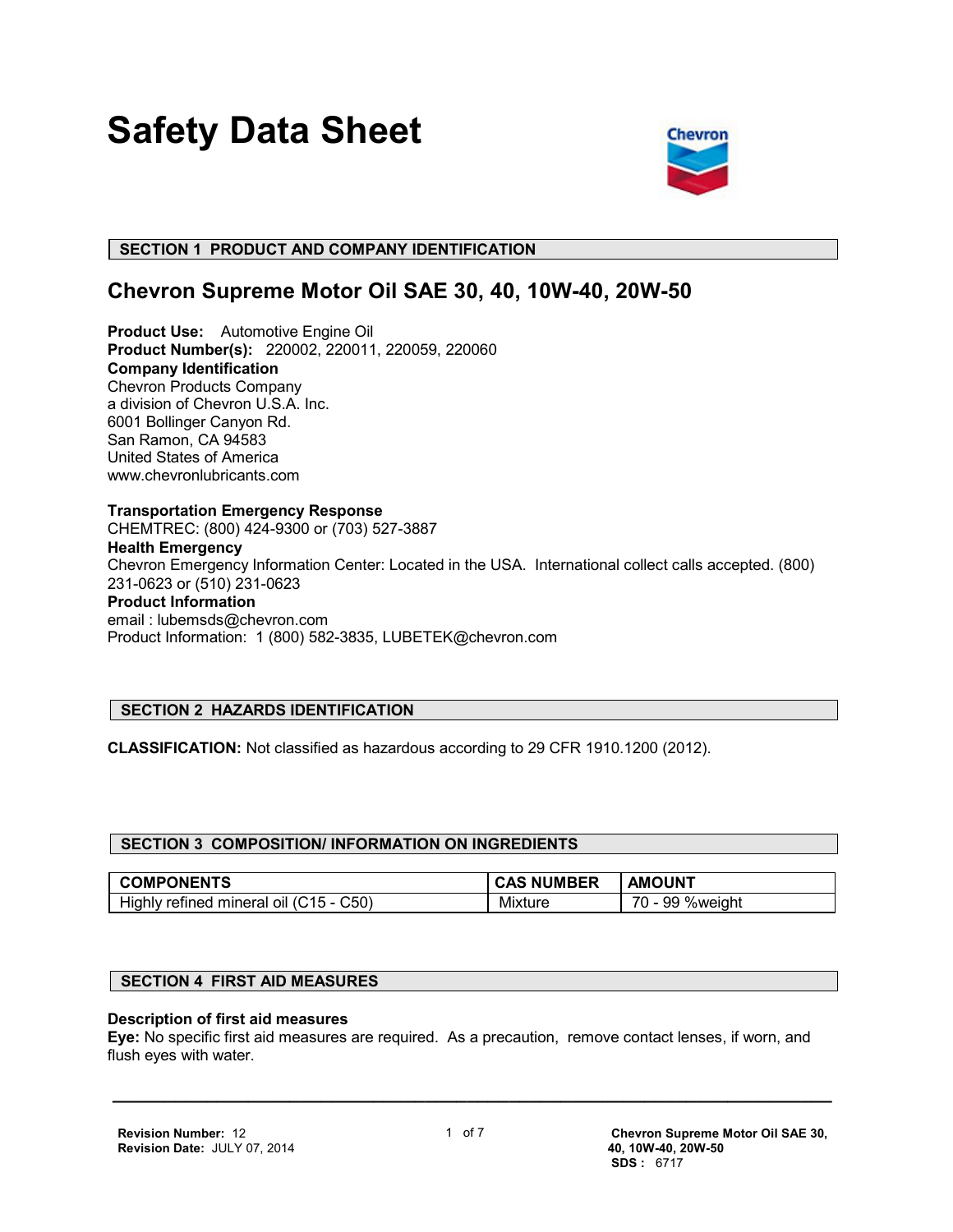**Skin:** No specific first aid measures are required. As a precaution, remove clothing and shoes if contaminated. To remove the material from skin, use soap and water. Discard contaminated clothing and shoes or thoroughly clean before reuse.

**Ingestion:** No specific first aid measures are required. Do not induce vomiting. As a precaution, get medical advice.

**Inhalation:** No specific first aid measures are required. If exposed to excessive levels of material in the air, move the exposed person to fresh air. Get medical attention if coughing or respiratory discomfort occurs.

#### **Most important symptoms and effects, both acute and delayed IMMEDIATE SYMPTOMS AND HEALTH EFFECTS**

**Eye:** Not expected to cause prolonged or significant eye irritation.

**Skin:** Contact with the skin is not expected to cause prolonged or significant irritation. Contact with the skin is not expected to cause an allergic skin response. Not expected to be harmful to internal organs if absorbed through the skin.

**Ingestion:** Not expected to be harmful if swallowed.

**Inhalation:** Not expected to be harmful if inhaled. Contains a petroleum-based mineral oil. May cause respiratory irritation or other pulmonary effects following prolonged or repeated inhalation of oil mist at airborne levels above the recommended mineral oil mist exposure limit. Symptoms of respiratory irritation may include coughing and difficulty breathing.

**DELAYED OR OTHER SYMPTOMS AND HEALTH EFFECTS:** Not classified.

#### **Indication of any immediate medical attention and special treatment needed** Not applicable.

#### **SECTION 5 FIRE FIGHTING MEASURES**

**EXTINGUISHING MEDIA:** Use water fog, foam, dry chemical or carbon dioxide (CO2) to extinguish flames.

#### **PROTECTION OF FIRE FIGHTERS:**

**Fire Fighting Instructions:** This material will burn although it is not easily ignited. See Section 7 for proper handling and storage. For fires involving this material, do not enter any enclosed or confined fire space without proper protective equipment, including self-contained breathing apparatus.

**Combustion Products:** Highly dependent on combustion conditions. A complex mixture of airborne solids, liquids, and gases including carbon monoxide, carbon dioxide, and unidentified organic compounds will be evolved when this material undergoes combustion.

#### **SECTION 6 ACCIDENTAL RELEASE MEASURES**

**Protective Measures:** Eliminate all sources of ignition in vicinity of spilled material.

**Spill Management:** Stop the source of the release if you can do it without risk. Contain release to prevent further contamination of soil, surface water or groundwater. Clean up spill as soon as possible, observing precautions in Exposure Controls/Personal Protection. Use appropriate techniques such as applying non-combustible absorbent materials or pumping. Where feasible and appropriate, remove contaminated soil. Place contaminated materials in disposable containers and dispose of in a manner consistent with applicable regulations.

**Reporting:** Report spills to local authorities as appropriate or required.

#### **SECTION 7 HANDLING AND STORAGE**

**Precautionary Measures:** Do not get in eyes, on skin, or on clothing. Keep out of the reach of children. Wash thoroughly after handling.

**General Handling Information:** Avoid contaminating soil or releasing this material into sewage and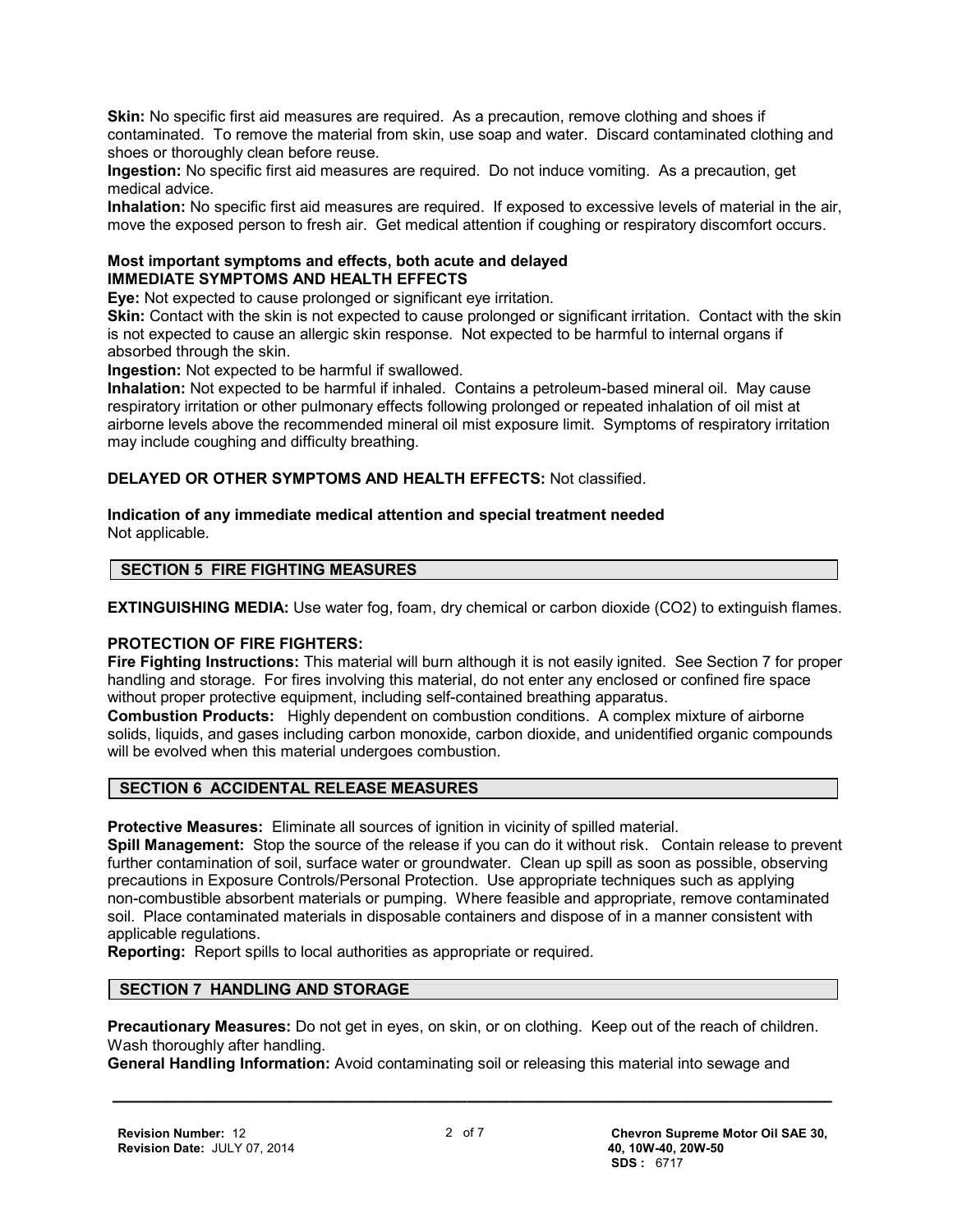drainage systems and bodies of water.

**Static Hazard:** Electrostatic charge may accumulate and create a hazardous condition when handling this material. To minimize this hazard, bonding and grounding may be necessary but may not, by themselves, be sufficient. Review all operations which have the potential of generating and accumulating an electrostatic charge and/or a flammable atmosphere (including tank and container filling, splash filling, tank cleaning, sampling, gauging, switch loading, filtering, mixing, agitation, and vacuum truck operations) and use appropriate mitigating procedures. For more information, refer to OSHA Standard 29 CFR 1910.106, 'Flammable and Combustible Liquids', National Fire Protection Association (NFPA 77, 'Recommended Practice on Static Electricity', and/or the American Petroleum Institute (API) Recommended Practice 2003, 'Protection Against Ignitions Arising Out of Static, Lightning, and Stray Currents'.

**Container Warnings:** Container is not designed to contain pressure. Do not use pressure to empty container or it may rupture with explosive force. Empty containers retain product residue (solid, liquid, and/or vapor) and can be dangerous. Do not pressurize, cut, weld, braze, solder, drill, grind, or expose such containers to heat, flame, sparks, static electricity, or other sources of ignition. They may explode and cause injury or death. Empty containers should be completely drained, properly closed, and promptly returned to a drum reconditioner or disposed of properly.

#### **SECTION 8 EXPOSURE CONTROLS/PERSONAL PROTECTION**

#### **GENERAL CONSIDERATIONS:**

Consider the potential hazards of this material (see Section 3), applicable exposure limits, job activities, and other substances in the work place when designing engineering controls and selecting personal protective equipment. If engineering controls or work practices are not adequate to prevent exposure to harmful levels of this material, the personal protective equipment listed below is recommended. The user should read and understand all instructions and limitations supplied with the equipment since protection is usually provided for a limited time or under certain circumstances.

#### **ENGINEERING CONTROLS:**

Use in a well-ventilated area.

#### **PERSONAL PROTECTIVE EQUIPMENT**

**Eye/Face Protection:** No special eye protection is normally required. Where splashing is possible, wear safety glasses with side shields as a good safety practice.

**Skin Protection:** No special protective clothing is normally required. Where splashing is possible, select protective clothing depending on operations conducted, physical requirements and other substances in the workplace. Suggested materials for protective gloves include: 4H (PE/EVAL), Nitrile Rubber, Silver Shield, Viton.

**Respiratory Protection:** No respiratory protection is normally required.

If user operations generate an oil mist, determine if airborne concentrations are below the occupational exposure limit for mineral oil mist. If not, wear an approved respirator that provides adequate protection from the measured concentrations of this material. For air-purifying respirators use a particulate cartridge. Use a positive pressure air-supplying respirator in circumstances where air-purifying respirators may not provide adequate protection.

#### **Occupational Exposure Limits:**

| <b>Component</b>                         | Agency       | <b>TWA</b>         | <b>STEL</b>       | Ceilina | <b>Notation</b> |
|------------------------------------------|--------------|--------------------|-------------------|---------|-----------------|
| Highly refined mineral oil (C15 -<br>C50 | <b>ACGIH</b> | $5 \text{ mg/m}$   | $10 \text{ mg/m}$ | --      | $- -$           |
| Highly refined mineral oil (C15 -<br>C50 | OSHA Z-1     | $5 \text{ ma/m}$ 3 | --                | $- -$   | $- -$           |

Consult local authorities for appropriate values.

#### **SECTION 9 PHYSICAL AND CHEMICAL PROPERTIES**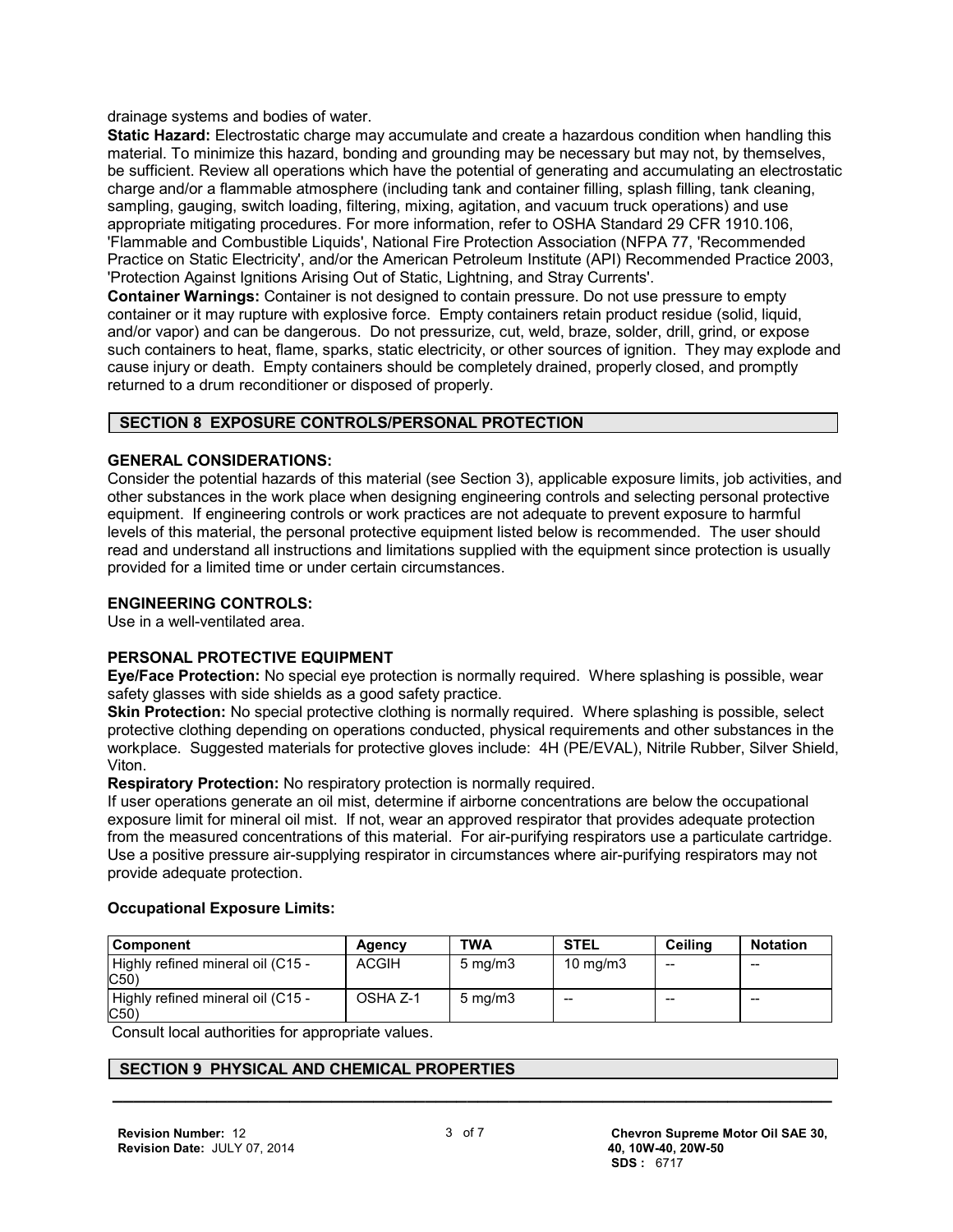**Attention: the data below are typical values and do not constitute a specification.**

**Color:** Amber **Physical State: Liquid Odor:** Petroleum odor **Odor Threshold:** No data available **pH:** Not Applicable **Vapor Pressure:** <0.01 mmHg @ 100 °C (212 °F) **Vapor Density (Air = 1):** >1 **Initial Boiling Point:** 315°C (599°F) **Solubility:** Soluble in hydrocarbons; insoluble in water **Freezing Point:** Not Applicable @ 15.6°C (60.1°F) / 15.6°C (60.1°F) **Density:** 0.8732 kg/l @ 15°C (59°F) Minimum **Viscosity:** 9.9 mm2/s @ 100°C (212°F) (Min) **Decomposition temperature:** No Data Available **Octanol/Water Partition Coefficient:** No data available

#### **FLAMMABLE PROPERTIES:**

**Flammability (solid, gas):** No Data Available **Flashpoint:** (Cleveland Open Cup) 205 °C (401 °F) (Min) **Autoignition:** No data available **Flammability (Explosive) Limits (% by volume in air):** Lower: Not Applicable Upper: Not Applicable

#### **SECTION 10 STABILITY AND REACTIVITY**

**Reactivity:** This material is not expected to react.

**Chemical Stability:** This material is considered stable under normal ambient and anticipated storage and handling conditions of temperature and pressure.

**Incompatibility With Other Materials:** May react with strong acids or strong oxidizing agents, such as chlorates, nitrates, peroxides, etc.

**Hazardous Decomposition Products:** None known (None expected)

**Hazardous Polymerization:** Hazardous polymerization will not occur.

#### **SECTION 11 TOXICOLOGICAL INFORMATION**

**Information on toxicological effects**

**Serious Eye Damage/Irritation:** The eye irritation hazard is based on evaluation of data for product components.

**Skin Corrosion/Irritation:** The skin irritation hazard is based on evaluation of data for product components.

**Skin Sensitization:** The skin sensitization hazard is based on evaluation of data for product components.

**Acute Dermal Toxicity:** The acute dermal toxicity hazard is based on evaluation of data for product components.

**Acute Oral Toxicity:** The acute oral toxicity hazard is based on evaluation of data for product components.

**Acute Inhalation Toxicity:** The acute inhalation toxicity hazard is based on evaluation of data for product components.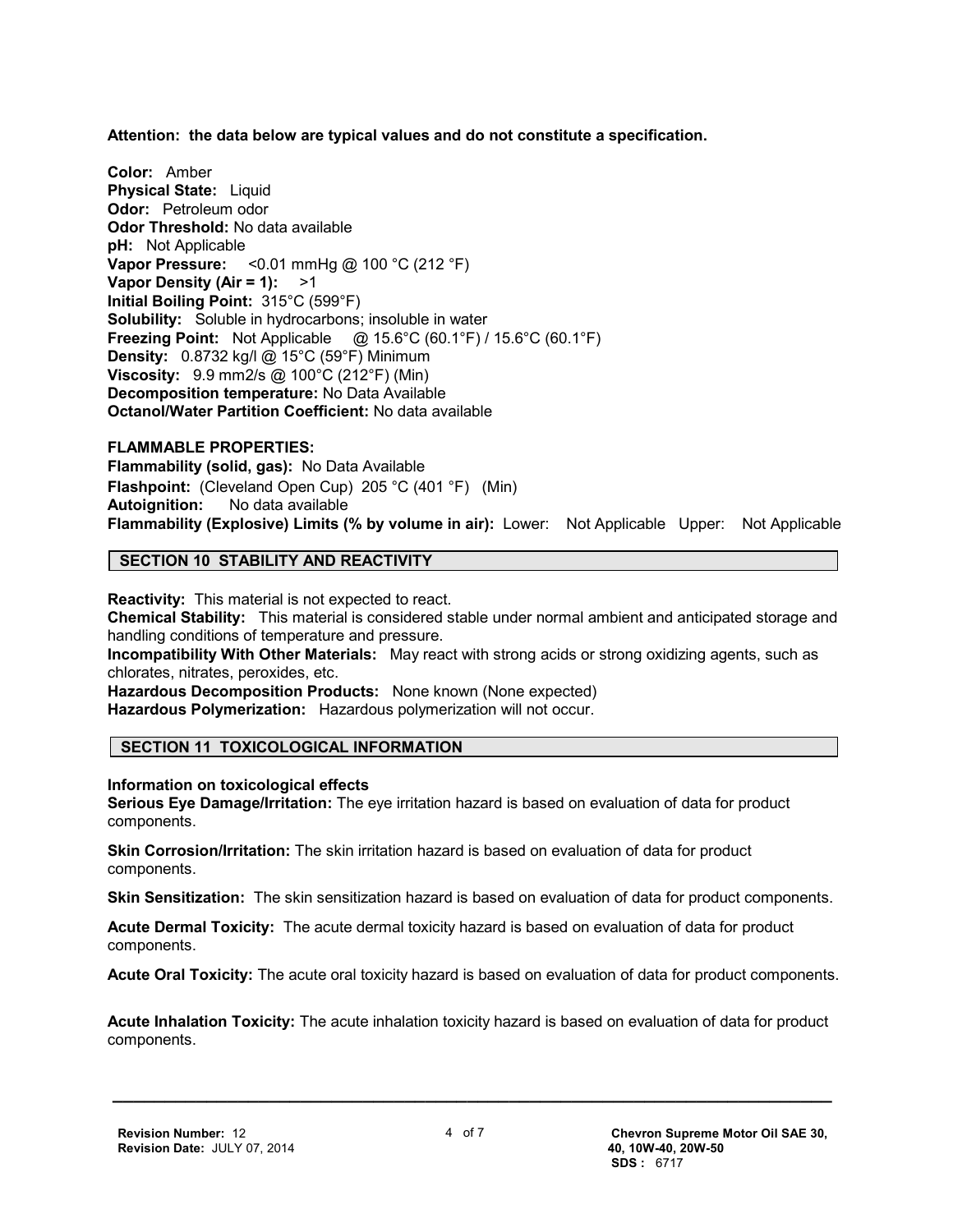**Acute Toxicity Estimate:** Not Determined

**Germ Cell Mutagenicity:** The hazard evaluation is based on data for components or a similar material. **Carcinogenicity:** The hazard evaluation is based on data for components or a similar material. **Reproductive Toxicity:** The hazard evaluation is based on data for components or a similar material.

**Specific Target Organ Toxicity - Single Exposure:** The hazard evaluation is based on data for components or a similar material.

**Specific Target Organ Toxicity - Repeated Exposure:** The hazard evaluation is based on data for components or a similar material.

#### **ADDITIONAL TOXICOLOGY INFORMATION:**

 This product contains petroleum base oils which may be refined by various processes including severe solvent extraction, severe hydrocracking, or severe hydrotreating. None of the oils requires a cancer warning under the OSHA Hazard Communication Standard (29 CFR 1910.1200). These oils have not been listed in the National Toxicology Program (NTP) Annual Report nor have they been classified by the International Agency for Research on Cancer (IARC) as; carcinogenic to humans (Group 1), probably carcinogenic to humans (Group 2A), or possibly carcinogenic to humans (Group 2B). These oils have not been classified by the American Conference of Governmental Industrial Hygienists (ACGIH) as: confirmed human carcinogen (A1), suspected human carcinogen (A2), or confirmed animal carcinogen with unknown relevance to humans (A3).

During use in engines, contamination of oil with low levels of cancer-causing combustion products occurs. Used motor oils have been shown to cause skin cancer in mice following repeated application and continuous exposure. Brief or intermittent skin contact with used motor oil is not expected to have serious effects in humans if the oil is thoroughly removed by washing with soap and water.

#### **SECTION 12 ECOLOGICAL INFORMATION**

#### **ECOTOXICITY**

This material is not expected to be harmful to aquatic organisms. The ecotoxicity hazard is based on an evaluation of data for the components or a similar material. The product has not been tested. The statement has been derived from the properties of the individual components.

#### **MOBILITY**

No data available.

#### **PERSISTENCE AND DEGRADABILITY**

This material is not expected to be readily biodegradable. The biodegradability of this material is based on an evaluation of data for the components or a similar material.The product has not been tested. The statement has been derived from the properties of the individual components.

#### **POTENTIAL TO BIOACCUMULATE**

Bioconcentration Factor: No data available. Octanol/Water Partition Coefficient: No data available

#### **SECTION 13 DISPOSAL CONSIDERATIONS**

Use material for its intended purpose or recycle if possible. Oil collection services are available for used oil recycling or disposal. Place contaminated materials in containers and dispose of in a manner consistent with applicable regulations. Contact your sales representative or local environmental or health authorities for approved disposal or recycling methods.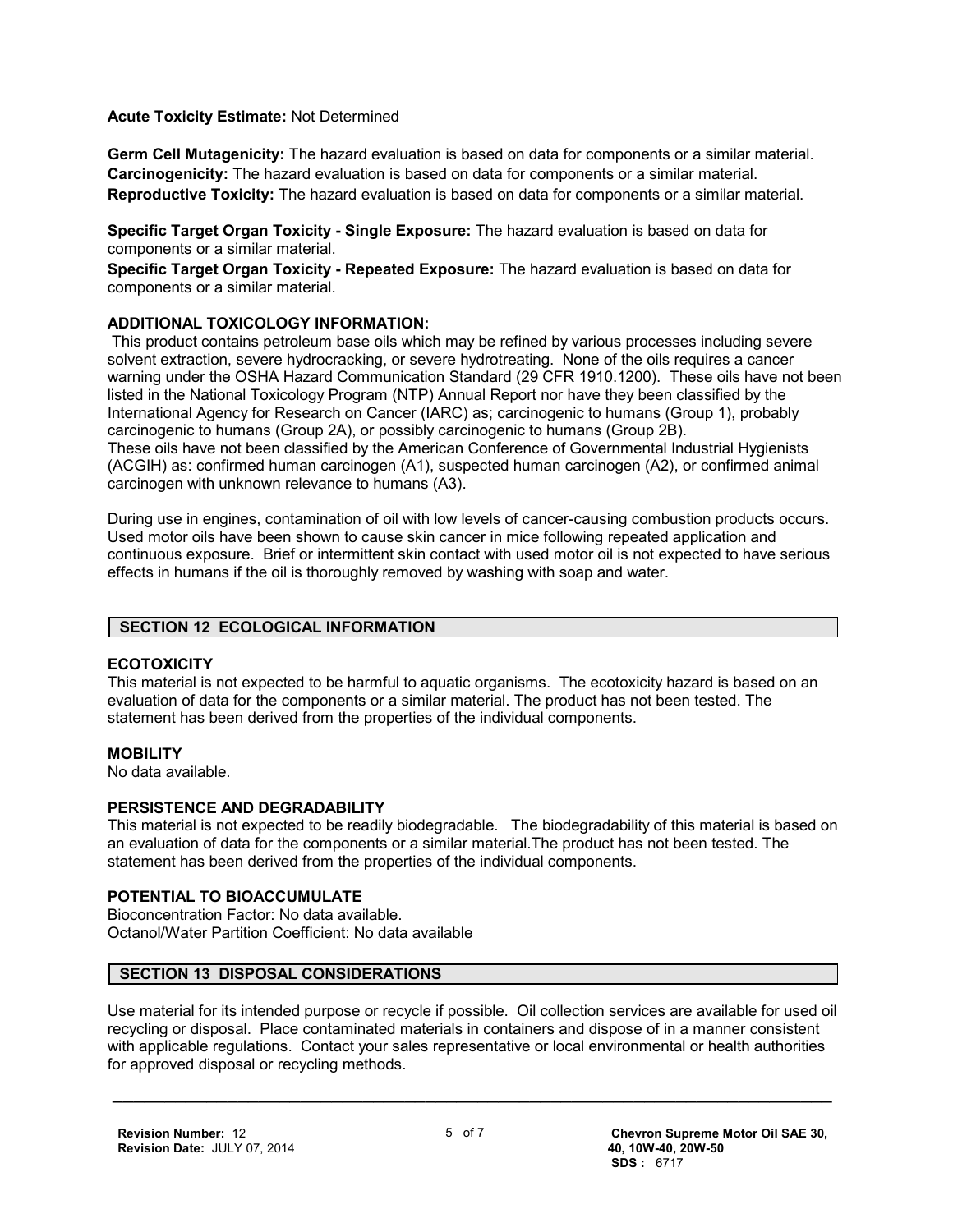#### **SECTION 14 TRANSPORT INFORMATION**

The description shown may not apply to all shipping situations. Consult 49CFR, or appropriate Dangerous Goods Regulations, for additional description requirements (e.g., technical name) and mode-specific or quantity-specific shipping requirements.

**DOT Shipping Description:** PETROLEUM LUBRICATING OIL, NOT REGULATED AS A HAZARDOUS MATERIAL FOR TRANSPORTATION UNDER 49 CFR

**IMO/IMDG Shipping Description:** PETROLEUM LUBRICATING OIL; NOT REGULATED AS DANGEROUS GOODS FOR TRANSPORT UNDER THE IMDG CODE

**ICAO/IATA Shipping Description:** PETROLEUM LUBRICATING OIL; NOT REGULATED AS DANGEROUS GOODS FOR TRANSPORT UNDER ICAO TI OR IATA DGR

**Transport in bulk according to Annex II of MARPOL 73/78 and the IBC code:** Not applicable

#### **SECTION 15 REGULATORY INFORMATION**

- **EPCRA 311/312 CATEGORIES:** 1. Immediate (Acute) Health Effects: NO 2. Delayed (Chronic) Health Effects: NO
	- 3. Fire Hazard: NO
	- 4. Sudden Release of Pressure Hazard: NO
	- 5. Reactivity Hazard: NO

REGULATORY LISTS SEARCHED:

| 01-1=IARC Group 1   | 03=EPCRA 313         |
|---------------------|----------------------|
| 01-2A=IARC Group 2A | 04=CA Proposition 65 |
| 01-2B=IARC Group 2B | 05=MA RTK            |
| 02=NTP Carcinogen   | 06=NJ RTK            |
|                     | 07=PA RTK            |

No components of this material were found on the regulatory lists above.

#### **CHEMICAL INVENTORIES:**

All components comply with the following chemical inventory requirements: AICS (Australia), DSL (Canada), KECI (Korea), PICCS (Philippines), TSCA (United States). One or more components is listed on ELINCS (European Union). Secondary notification by the importer may be required. All other components are listed or exempted from listing on EINECS.

One or more components does not comply with the following chemical inventory requirements: ENCS (Japan).

#### **NEW JERSEY RTK CLASSIFICATION:**

Under the New Jersey Right-to-Know Act L. 1983 Chapter 315 N.J.S.A. 34:5A-1 et. seq., the product is to be identified as follows: PETROLEUM OIL (Motor oil)

#### **SECTION 16 OTHER INFORMATION**